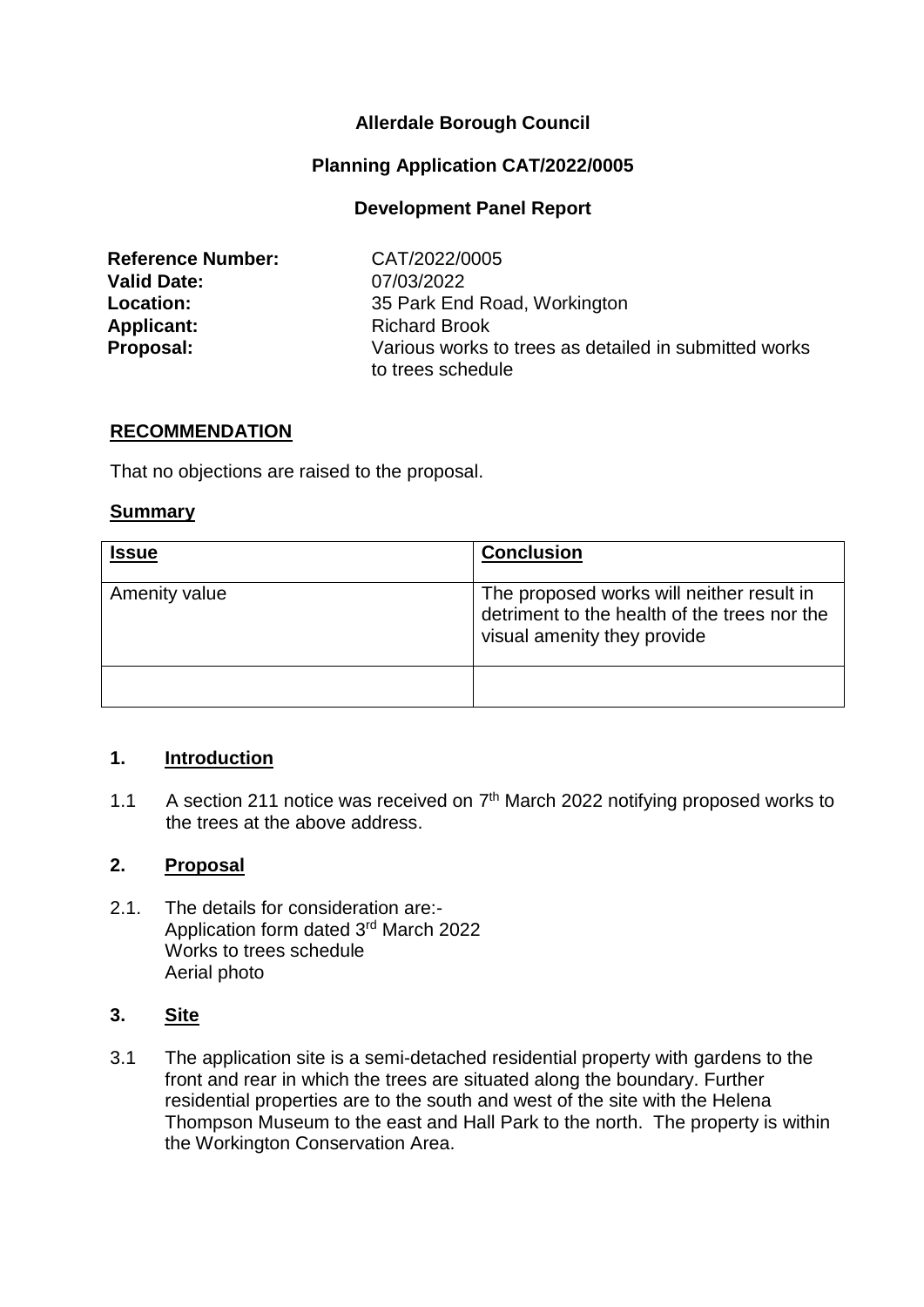# **4. Relevant Planning History**

4.1 None

# **5. Representations**

5.1. **Workington Town Council –** No response to date.

# **6. Legal background**

6.1 The primary legislation relating to trees within Conservation Areas is the Town and Country Planning Act 1990, Section 211.

## **7. Policy and Guidance Framework**

7.1 Trees in Conservation Areas are protected by legislation. The consent of the Local Planning Authority is required to carry out proposed works to the trees.

# **7.2 Amenity**

'Amenity' is not defined in the primary or secondary legislation, so a judgement has to be made by the Panel on whether the proposed works are acceptable or whether they harm amenity to an unacceptable extent. In coming to a judgement, members should normally consider:

- **Visibility -** The extent to which the tree can be seen by the public. It should normally be visible from a public place, such as a road or footpath, or accessible by the public.
- **Individual, collective and wider impact -** The Council needs to consider size and form; future potential as an amenity; rarity, cultural or historic value; contribution to, and relationship with, the landscape and; contribution to the character or appearance of a conservation area.
- The Council may also consider taking into account other factors, such as importance to nature conservation or response to climate change.

## **8. History**

8.1 The trees are situated within the designated Workington Conservation Area.

## **9. Assessment:**

9.1. The trees are situated on the boundary of the property and consist of a variety of species. The application provides the relevant notification under s211 of the Town & Country Planning Act to carry out various pruning works to reduce the height of the trees and reshape them.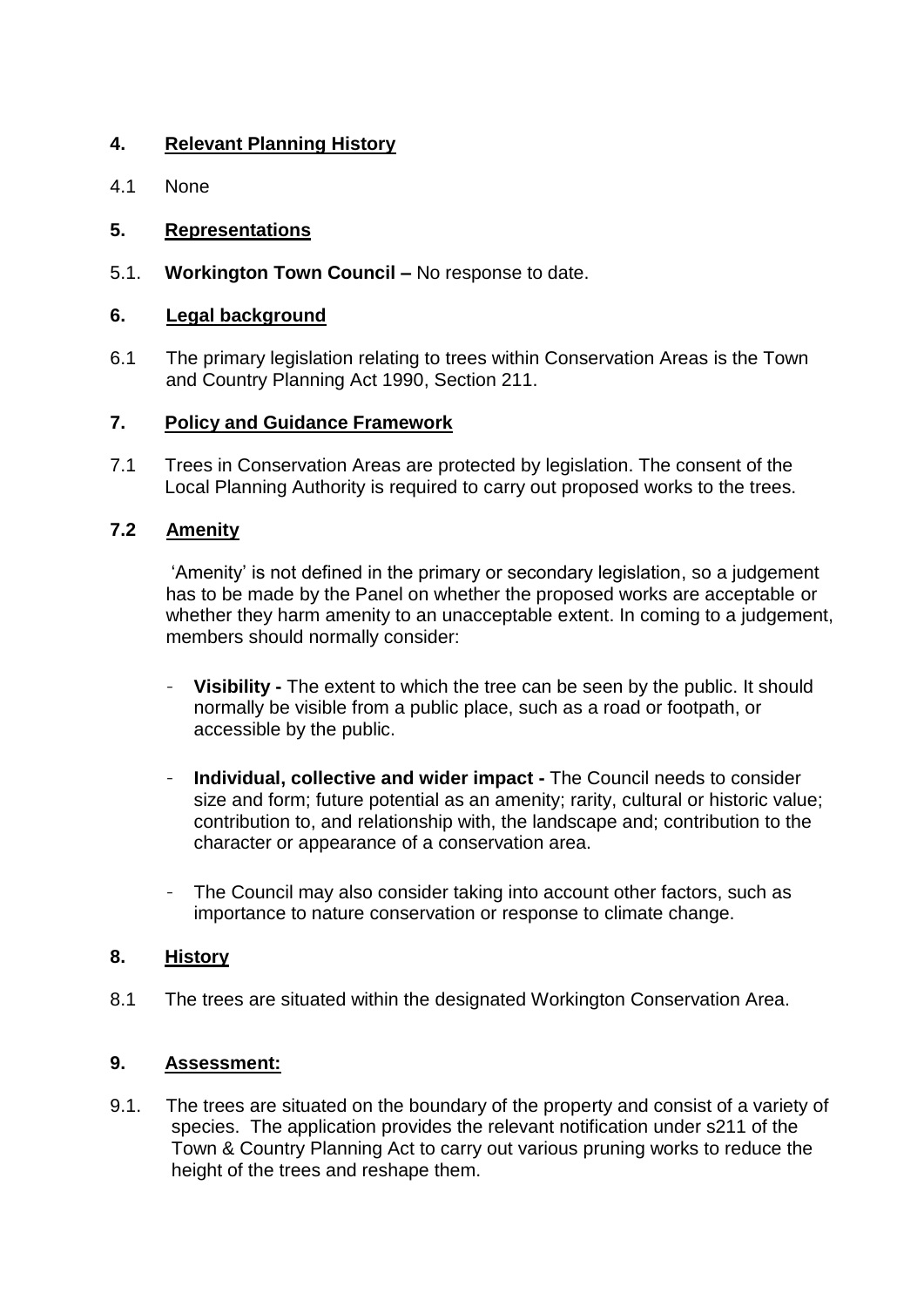- 9.2 The trees are prominent features within the street scene being highly visible from public vantage points including Park End Road and Carlton Road. They are a valuable contribution to the amenity of the area and the wider Conservation area in which they are situated within.
- 9.3 The proposed works are minor in nature consisting of reducing the height of the trees and reshaping them. The works will not result in detriment to the health of the trees or the visual amenity they provide and ensure they are maintained at size which is suitable for their location.

# **10. Conclusions**

10.1. The trees are considered to make a significant contribution to visual amenity but it is considered that the proposed works will not result in detriment to this visual amenity or to the health of the trees.

# **11. RECOMMENDATION**

11.1 It is recommended that no objections are raised to the notification to carry out the proposed works to the trees.